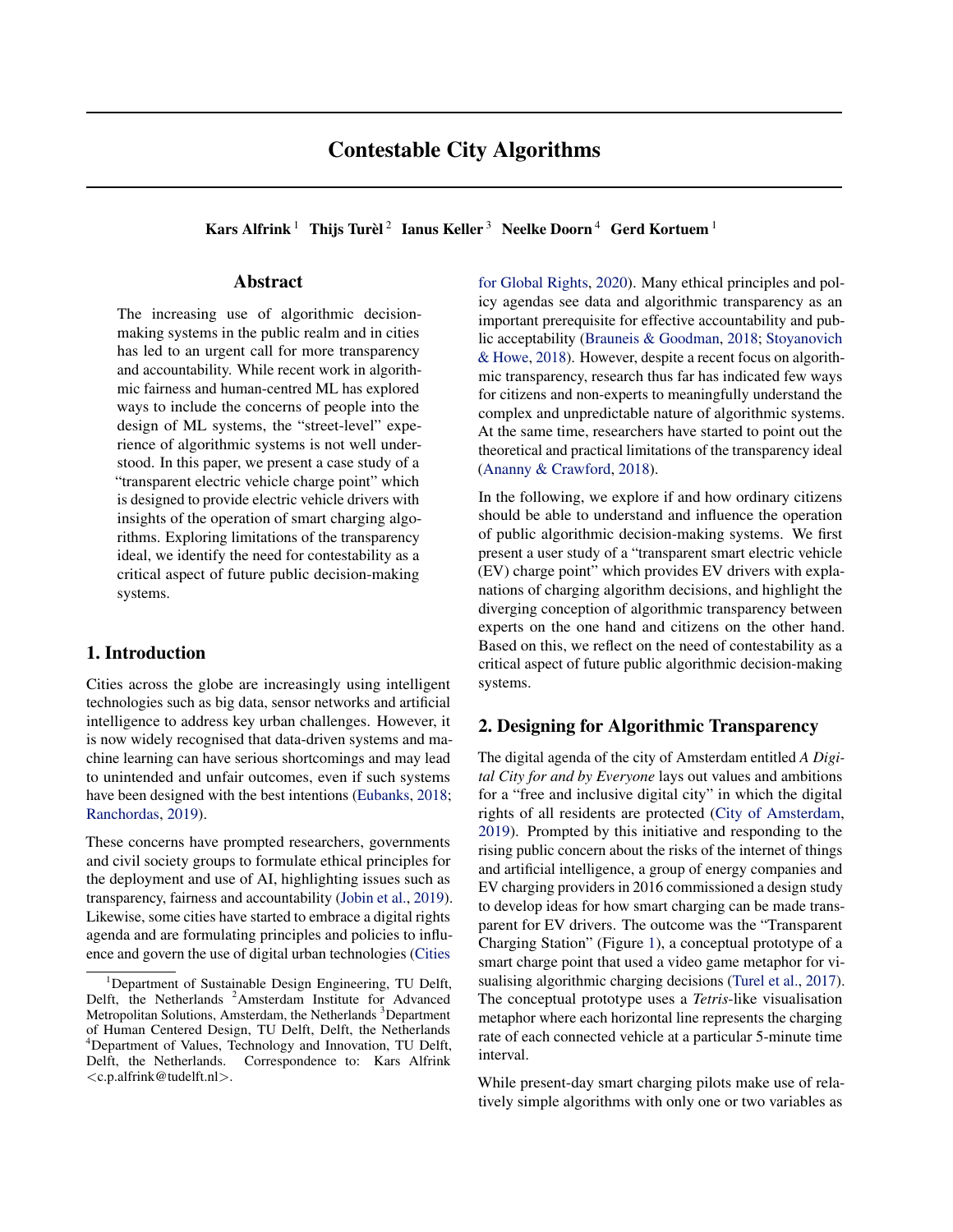<span id="page-1-0"></span>

Figure 1. Early Prototype of Transparent Smart EV Charge Point.

input (such as current electricity demand and supply), it is expected that decisions made by the grid and charging infrastructure will quickly become more complex and will use predictive machine learning algorithms based on parameters such as battery capacity of each vehicle, participation in a shared vehicle scheme, predicted daily electricity demand etc.

The design study received significant public interest but also raised questions about the meaning, viability and utility of algorithmic transparency in the context of a street-level public service. Prompted by these observations, our aim is threefold: understand (1) how experts from smart charging companies and the city of Amsterdam conceptualise algorithmic transparency; (2) how ordinary citizens, i.e. EV drivers, experience algorithmic transparency; and (3) the degree of alignment or misalignment of the views on algorithmic transparency between experts and citizens.

#### 2.1. User Study

In order to investigate these questions we conducted a research-through-design study [\(Stappers & Giaccardi,](#page-4-0) [2017\)](#page-4-0) in which we designed, prototyped and evaluated a transparent smart EV charge point in close collaboration with the city of Amsterdam and smart charging consultancy ElaadNL). The study was part of a commercial trial which aimed to develop and test a functional transparent smart EV charging system in a neighbourhood in Amsterdam.

Figure 2 shows part of the prototype UI and the setup of the field study.



Figure 2. The prototype was evaluated with EV drivers recruited on the spot at a fast charging facility research questions. The UI consists of (1) a screen that is shown once charging has started, and (2) a screen that is shown after charging has concluded.

#### 2.2. Results

Using a reflective thematic analysis of documents from a design process and transcripts of prototype evaluations we have captured the ways in which a group of experts understand algorithmic transparency, and how the transparent algorithmic system resulting from their efforts – a transparent smart EV charge point – is experienced by citizens.

We found that according to experts from industry and municipality, transparency is created by providing truthful information about algorithmic decisions: experts believe that, because algorithmic decisions might benefit some more than others, and because algorithms are by their nature hidden, they need to be made visible. Experts do not pursue transparency because it is the right thing to do, but because if transparency is not created, citizens may reject the application of algorithmic decision-making in public infrastructure. Furthermore, experts believe transparency information is actionable by citizens and makes it possible for citizens to assess the fairness of decisions – by evaluating the inputs, processes and outcomes of "the algorithm", by having ac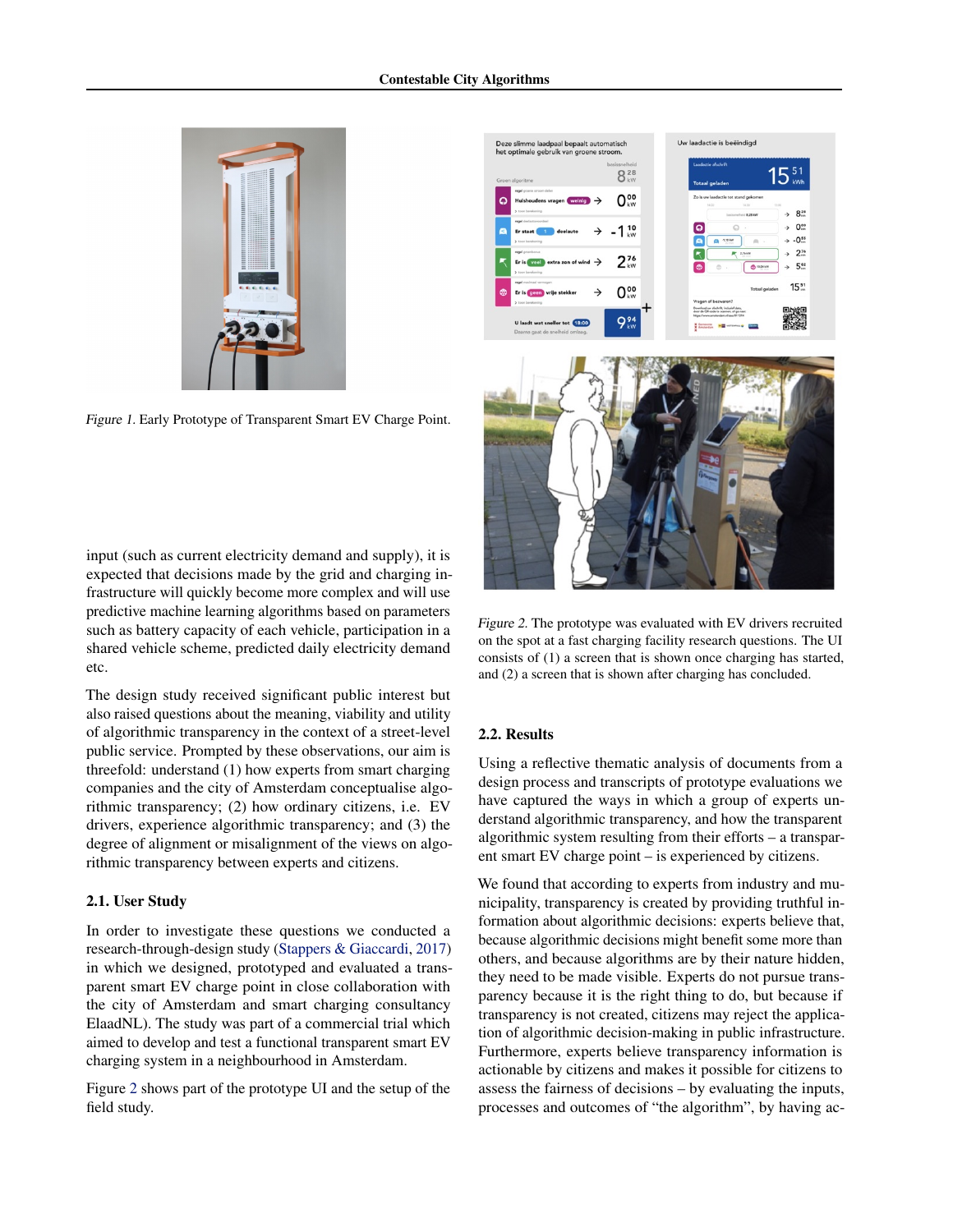cess to a justification for the algorithm's design, and by knowing who "owns" the algorithm.

On the other hand, we found that for citizens algorithmic transparency did not lead to acceptance but created expectations of user control – as soon as citizens became aware of the presence and operation of algorithms (facilitated by the transparency UI) they expected to have the ability to override algorithmic decisions. The absence of control lead participants to question the relevance of the provided explanations. In the case of disagreements with algorithmic decisions, citizens raised the question how they would be able to determine and influence the operation of the smart EV system.

This insights led us to the question of contestability: why and in which way should ordinary citizens be able to influence and object to the operation of algorithmic decision systems?

## 3. Discussion: From Transparency to Contestability

## 3.1. Defining Contestability

In everyday language, contestability is understood in two ways. First, "to contest" is to oppose an action, possibly because the action is perceived as mistaken or simply wrong. Second, to contest is to compete for power over something. These two meanings do not exclude each other. Furthermore, it is important to distinguish between contested and contestable. People can express disagreement with the workings of a smart EV charging system, or seek to gain influence over those workings, making it contested. But it is only when the system itself has the capability of responding to such opposition or is opened up to make room for the influence of multiple stakeholders, that it becomes contestable.

#### 3.2. Types of Impacts

The need and desire for contestability arises from the algorithmic impacts citizens experience.

The impacts of a smart EV charging system on drivers can range from the immediately obvious to things that are hard or impossible to predict by an individual user. On one end of the spectrum, a person may notice that their car is charged slower than the one connected to the other point of the station. This may be due to the fact that they are driving a privately-owned car and the other car is shared. In this case policy is enacted correctly but it is something a person did not expect, does not understand or does not agree with.

On the other end of the spectrum, a person may be systematically disadvantaged because of life patterns that are out of step with the norms presumed by the system's design. For example, a schedule that optimises charging around a typical 5-day workweek and 8-hour workdays may interfere with those people that work odd hours. Similarly, dense urban areas with high grid usage may be disadvantaged by stations that are always charging slower, whereas less dense areas suffer no such impacts.

## 3.3. Channels for Voice, Forums for Evaluation

When mistaken happen or when the system makes decisions that drivers do not agree with, the perceived legitimacy of the smart charging system declines. In such cases, people can respond in one of two ways. One is to opt out or "exit" from the system altogether. The other type of response is to express disagreement in the hopes of influencing the policies that shape the system's behaviour. In the context of public smart EV charge points, for both system operators and users, opting out is undesirable or even impossible. This leaves us with expressing disagreement, or "voice". Adding channels for voice has the benefit of decreasing the likelihood of people opting out, it can also increase the perceived legitimacy of the system.

A second element needed for contestability is a forum for the evaluation of contestations. This can be understood in at least two ways. On the one hand, it can be thought of as the capacity of a system to respond to user feedback in the moment, exercising something akin to the discretion exercised by street-level bureaucrats when enacting official policy [\(Alkhatib & Bernstein,](#page-3-0) [2019\)](#page-3-0). In the context of smart EV charging, maybe it is possible for an individual charge station to deviate from the default charging speed for a single session if requested by a user, provided global network conditions allow for it. Such types of "slack" would go a long way towards alleviating some of the frustrations that arise from being subjected to automated decision-making.

On the other hand, for other types of contestation, those that demand more permanent change on the scale of a part or all of the network, it will likely be necessary to involve humans in the loop. With smart EV charging, which is characterised by a complex network of stakeholders each controlling part of the system's behaviour, it is not immediately clear where such a forum should be located. Here, a level of impartiality or separation of power on the part of the forum may be desirable. It may also be necessary to create a platform for a system's users to identify shared grievances and collectively argue for changes.

#### 3.4. Transparency as A Ground for Contestation

As the design study illustrates, transparency may offer some insight into the workings of such a system, but in the event of a mishap, it does nothing for people who want to address the issue by changing the system. Contestability, on the other hand, does not necessitate full comprehension of an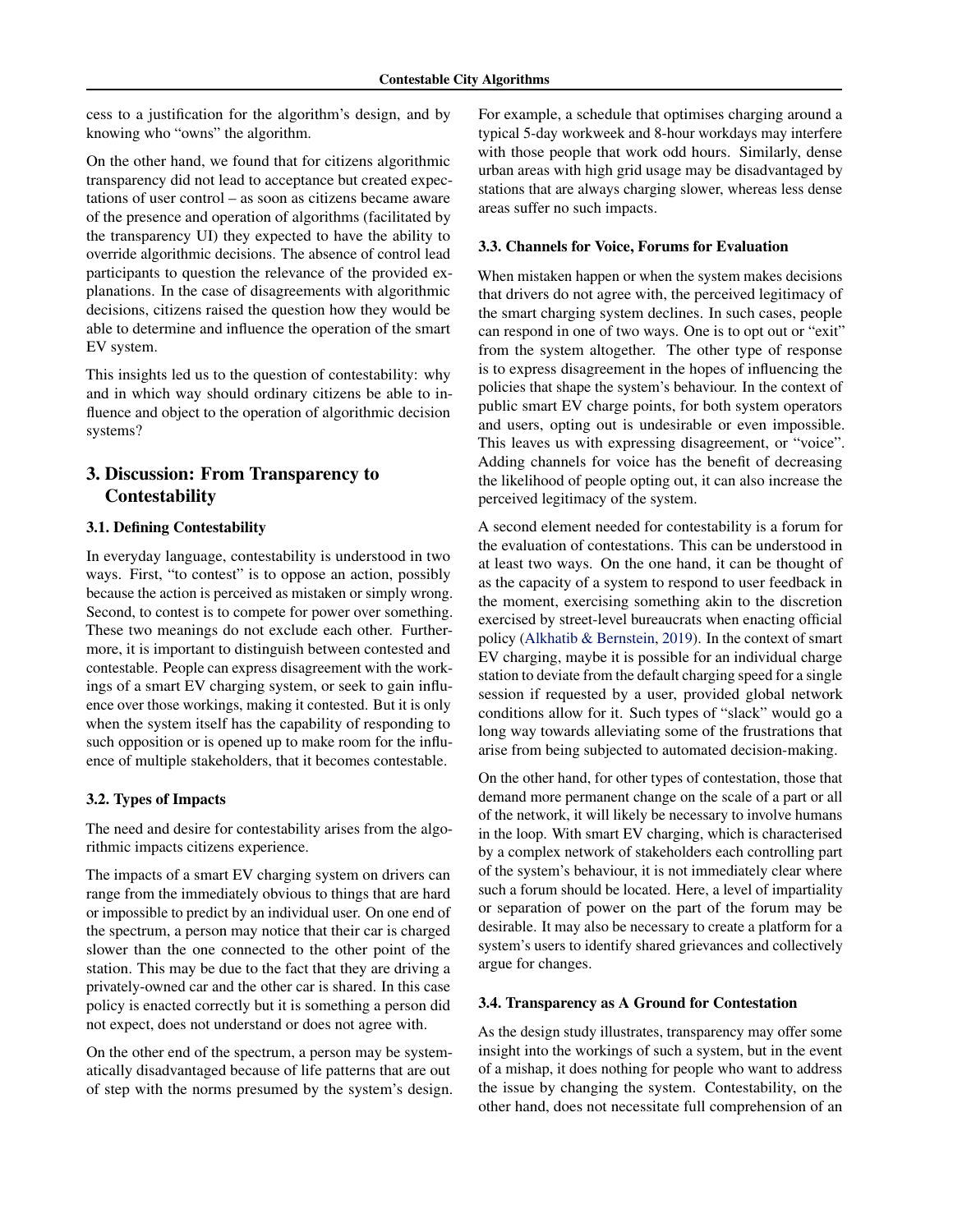<span id="page-3-0"></span>algorithm by an end-user. Instead, it addresses the problem of legitimacy by adding "channels for voice" as well as forums for evaluation, so that the loop between the policy that has shaped the algorithm and its on-the-ground actual unfolding can be closed.

Furthermore, contestability recasts transparency as a resource for contestation. This helps us address the issue of people's already scarce attention in a saturated informational environment. From an information ethics perspective, quality instead of quantity should be the goal (Floridi, 2014). Contestability provides us with a specific qualitative measure to use as a way of determining which information to include in the transparency "layer" of smart public infrastructure.

## 4. Emerging Research Questions

Having established the reasons for contestability and some of the related issues within the context of smart EV charging (and more broadly in the context of public socio-technical systems), a number of research questions emerge. These are all grounded in our ongoing design-led research.

First of all, we need a better understanding of how people view and understand smart public infrastructure. Specifically, for contestability, a question is what concrete harm people experience now but also in the future.

Second, as has already been identified, there is the matter of what to include and exclude in the transparency layer of a contestable system. What criteria should we use to determine those elements that are crucial for as a basis for contestation? This goes hand in hand with a consideration of which parts of a system should be contestable in the first place. A related question is if there are any barriers to making particular elements contestable. Or, to put it in another way, what is the view of each stakeholder in smart public infrastructure on the relative merits of contestability?

Third, we feel the distribution of algorithmic decisionmaking capabilities across the various parts that make up a system needs to be pulled into the design process. Because those decisions impact the capacity for the system as a whole to respond to contestations. The question then becomes how to determine the optimal site of automated decision-making in a larger system. Here it may also be relevant to focus on the significance of the fact that we are focusing on public infrastructure. Is a different model of contestability necessary when we are dealing with systems that are (partially) publicly owned or for public use?

Fourth, turning to people's contestations itself, the conceptual notion of "channels for voice" needs to be made concrete in actual system features. What are the most suitable modalities for expressing disagreement? When and where

should these be offered? How can we move beyond a model of contestation that is based on individuals voicing their concerns? How can people who share a similar fate find and connect to each other, and how can they collectively make themselves heard?

Fifth, the matter of evaluating and responding to contestations should also be made part of the design effort. What categories of dissent should a system respond to automatically, and what categories need to be handled through human intervention before flowing into a system's ongoing design, development and operation? What resources do non-experts need to be a part of this evaluation? How can a system be given discretionary capabilities so that it can deviate from standard policy in individual cases when local circumstances warrant it? How can we measure the relative contestability of a system?

Together, these questions constitute the beginnings of a research agenda for the design of contestable algorithms.

#### References

- Alkhatib, A. and Bernstein, M. Street-level algorithms: A theory at the gaps between policy and decisions. In *Proceedings of the 2019 CHI Conference on Human Factors in Computing Systems*, pp. 1–13, 2019.
- Ananny, M. and Crawford, K. Seeing without knowing: Limitations of the transparency ideal and its application to algorithmic accountability. *new media & society*, 20 (3):973–989, 2018.
- Brauneis, R. and Goodman, E. P. Algorithmic transparency for the smart city. *Yale JL & Tech.*, 20:103, 2018.
- Cities for Global Rights. Declaration of cities coalition for digital rights, 2020. URL [https://](https://citiesfordigitalrights.org/) [citiesfordigitalrights.org/](https://citiesfordigitalrights.org/).
- City of Amsterdam. Agenda digitale stad, 2019. URL [https://www.amsterdam.](https://www.amsterdam.nl/wonen-leefomgeving/innovatie/digitale-stad) [nl/wonen-leefomgeving/innovatie/](https://www.amsterdam.nl/wonen-leefomgeving/innovatie/digitale-stad) [digitale-stad](https://www.amsterdam.nl/wonen-leefomgeving/innovatie/digitale-stad).
- Eubanks, V. *Automating inequality: How high-tech tools profile, police, and punish the poor*. St. Martin's Press, 2018.
- Floridi, L. Big data and information quality. In *The philosophy of information quality*, pp. 303–315. Springer, 2014.
- Jobin, A., Ienca, M., and Vayena, E. The global landscape of ai ethics guidelines. *Nature Machine Intelligence*, 1 (9):389–399, 2019.